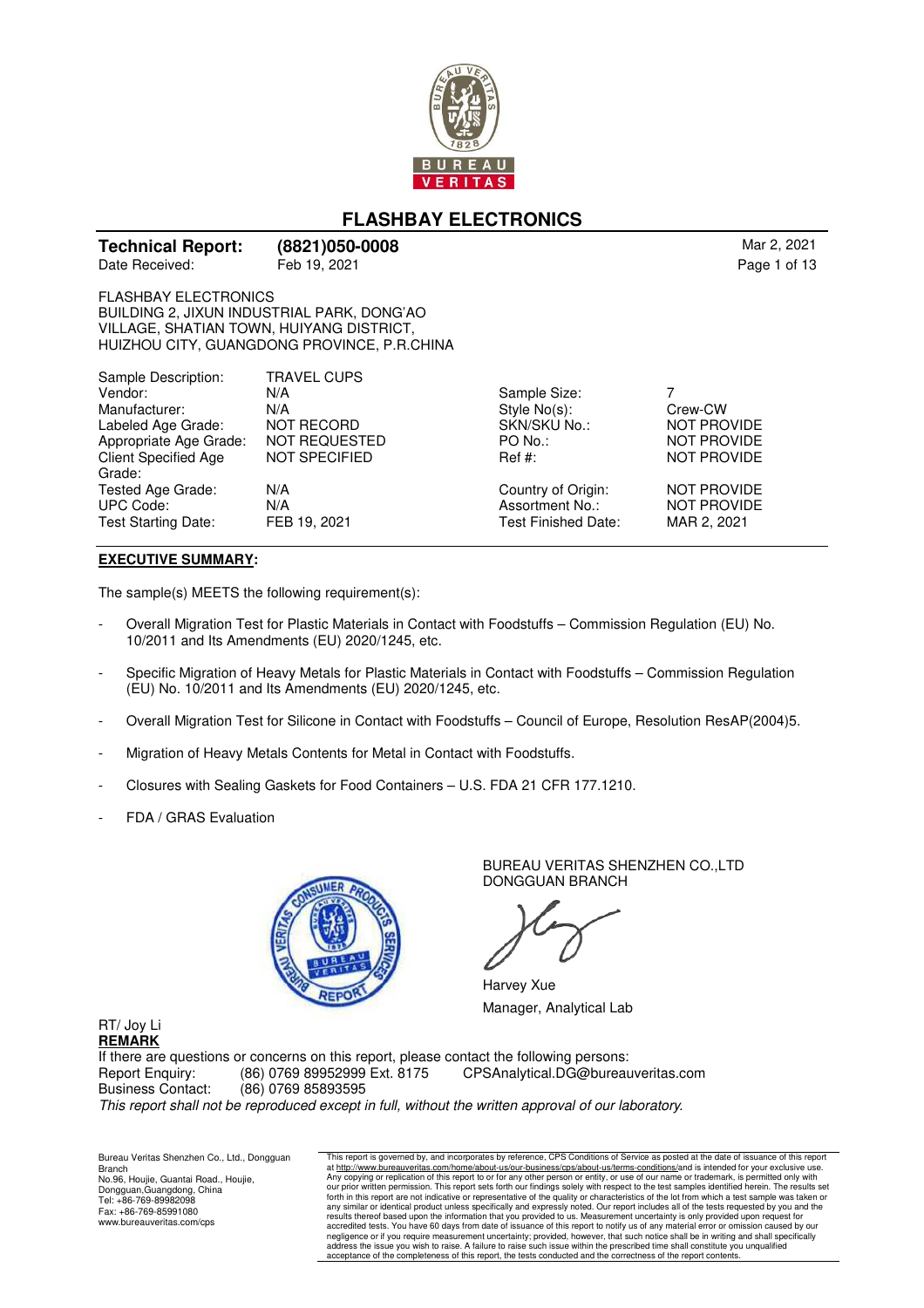

### FLASHBAY ELECTRONICS Technical Report: **(8821)050-0008** Mar 2, 2021 Page 2 of 13

# **Tested Component(s) Description List:**

| Test Item(s) | Item / Component Description(s) | Location(s) | Style(s) | <b>Client Claimed Material</b> |
|--------------|---------------------------------|-------------|----------|--------------------------------|
| 1001         | Transparent plastic             | Lid         |          | Tritan                         |
| 1002         | Transparent soft plastic        | Gasket      |          | Silicone                       |
| 1003         | Silver metal                    | Cup boby    |          | <b>SUS304</b>                  |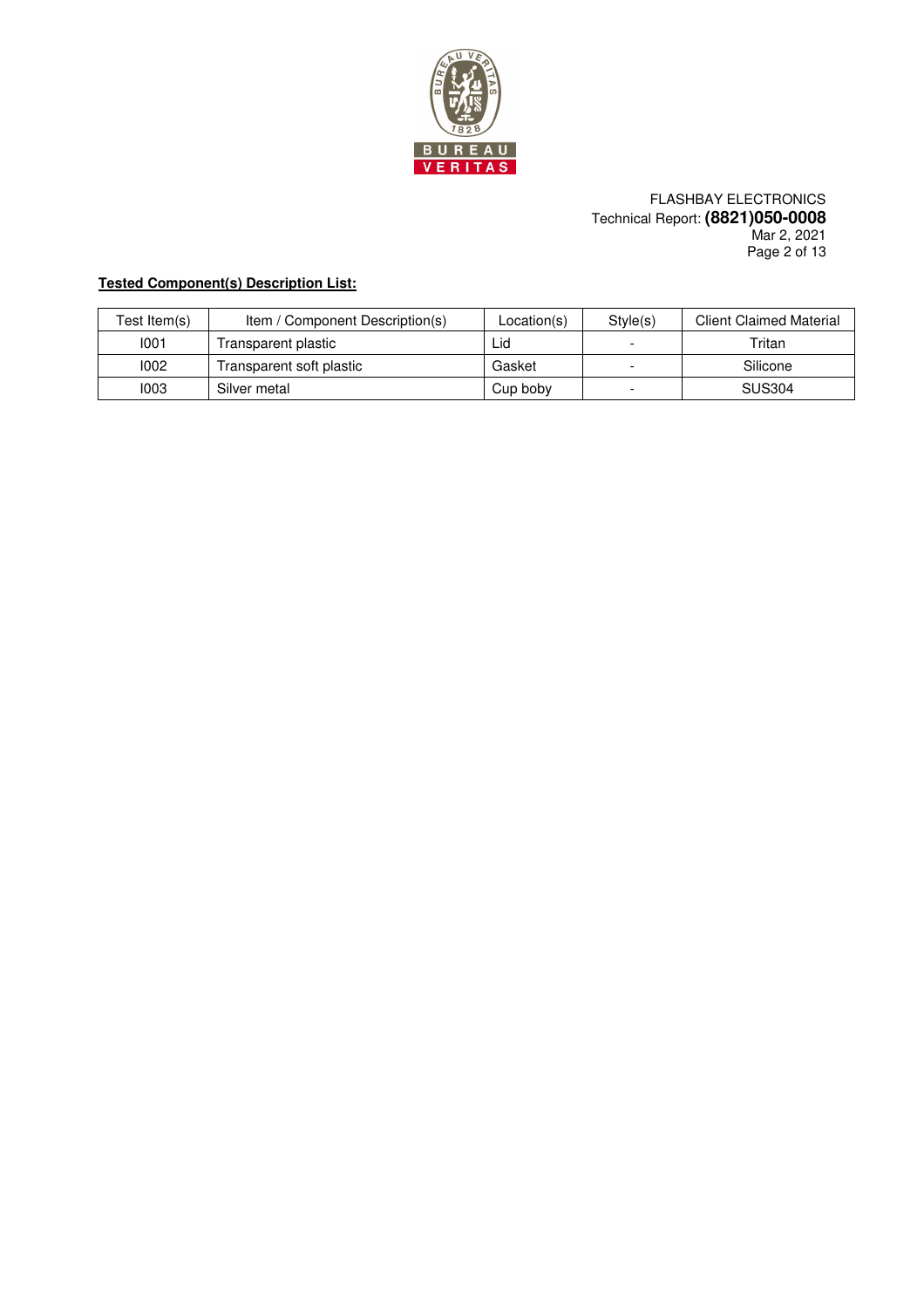

FLASHBAY ELECTRONICS Technical Report: **(8821)050-0008** Mar 2, 2021 Page 3 of 13

### **RESULTS:**

**Overall Migration Test for Plastic Materials in Contact with Foodstuffs – Commission Regulation (EU) No. 10/2011 and Its Amendments (EU) 2020/1245, etc.** 

#### **Test Condition:**

| Item Number | <b>Test Number</b> | Contact time in days | Contact             | Reflux (Yes[Y]/ | Simulant(s)    |
|-------------|--------------------|----------------------|---------------------|-----------------|----------------|
|             |                    | [d] or hours [h]     | temperature in [oC] | No[N])          | used           |
| 1001        | ОМЗ                | 2h                   |                     |                 | 3% Acetic acid |
| 1001        | OM3                | 2 h                  |                     |                 | 50% Ethanol    |

| Simulant Used             | Unit   |       | Result          |       |                         | <b>Analytical Tolerance</b> |  |
|---------------------------|--------|-------|-----------------|-------|-------------------------|-----------------------------|--|
|                           |        |       | 1001            |       | Maximum Allowable Limit |                             |  |
| Food contact surface area | dm2    |       | 2.68            |       |                         |                             |  |
| Volume of stimulant used  | mL     |       | 350             |       |                         |                             |  |
| No. of Migrate            |        | 1st   | 2 <sub>nd</sub> | 3rd   |                         |                             |  |
| 3% Acetic acid            | mg/dm2 | $<$ 5 | $<$ 5           | <5    | 10                      | $+2$                        |  |
| 50% Ethanol               | mg/dm2 | $<$ 5 | $<$ 5           | $<$ 5 |                         |                             |  |
| Conclusion                |        |       | <b>PASS</b>     |       |                         |                             |  |

Note:  $"<-$ " = less than mg/dm2 = milligram per square decimeter

Method: EN 1186-1: 2002;

Remark: 1) The migration test is carried out according to EU regulation No. 10/2011 and the corresponding regulatory statutes.

> 2) For article intended for repeated use, the migration tests are carried out three times on the same test sample and the test result is shown in result table.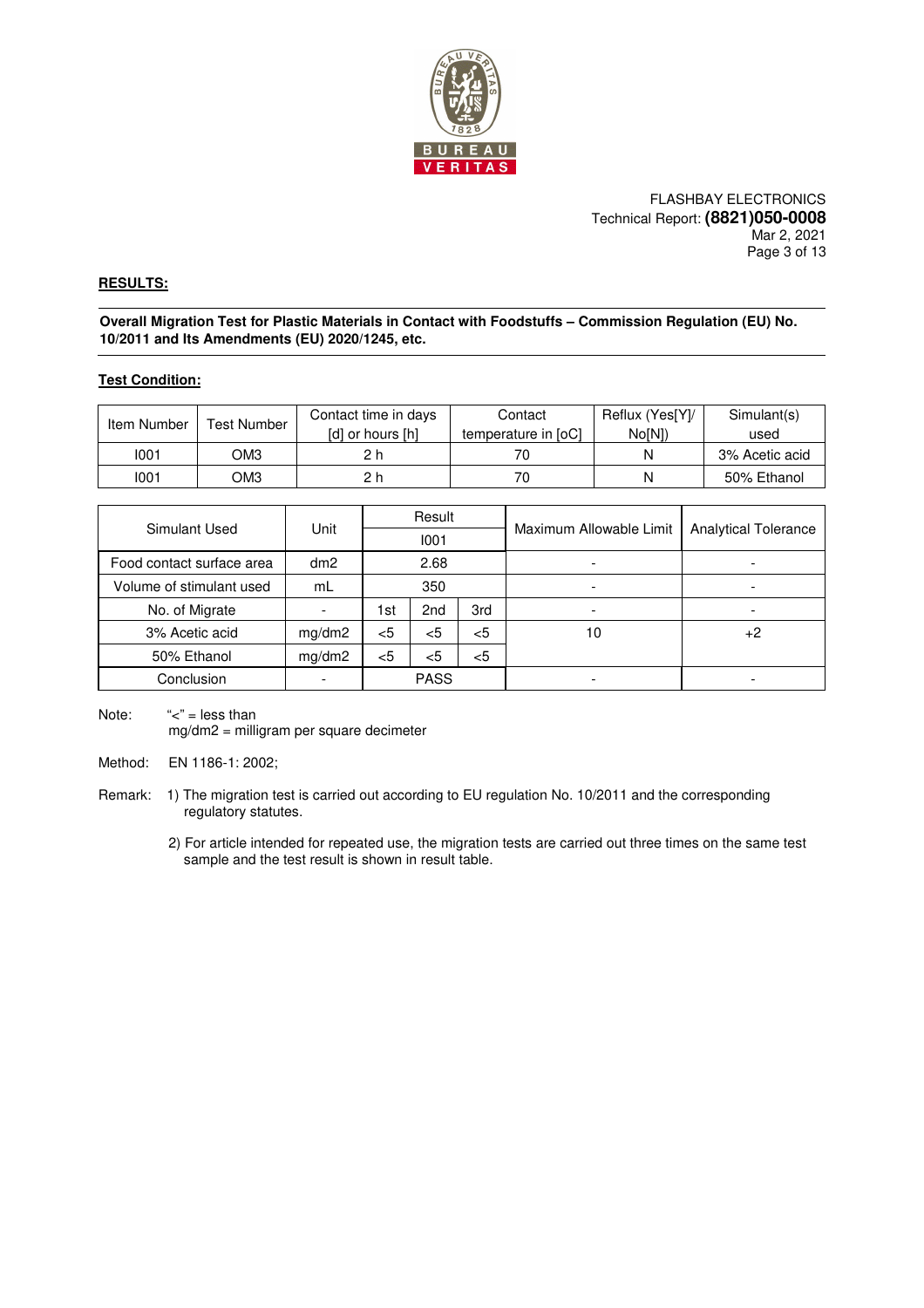

FLASHBAY ELECTRONICS Technical Report: **(8821)050-0008** Mar 2, 2021 Page 4 of 13

### **RESULTS:**

**Specific Migration of Heavy Metals for Plastic Materials in Contact with Foodstuffs – Commission Regulation (EU) No. 10/2011 and Its Amendments (EU) 2020/1245, etc.** 

Test Condition **:** 2 h at 70 oC (3% Acetic acid)

| Parameter                                                                           | Simulant Used  | Unit  | Result<br>1001 |             | Maximum Allowable Limit |              |
|-------------------------------------------------------------------------------------|----------------|-------|----------------|-------------|-------------------------|--------------|
|                                                                                     |                |       |                |             |                         |              |
| Food contact surface<br>area                                                        |                | dm2   |                | 2.68        |                         |              |
| Volume of stimulant used                                                            | $\overline{a}$ | mL    |                | 350         |                         |              |
| No. of Migrate                                                                      |                |       | 1st            | 2nd         | 3rd                     |              |
| Barium (Ba)                                                                         | 3% Acetic acid | mg/kg | < 0.01         | < 0.01      | < 0.01                  | 1            |
| Cobalt (Co)                                                                         | 3% Acetic acid | mg/kg | < 0.01         | < 0.01      | < 0.01                  | 0.05         |
| Copper (Cu)                                                                         | 3% Acetic acid | mg/kg | <0.04          | <0.04       | <0.04                   | 5            |
| Iron (Fe)                                                                           | 3% Acetic acid | mg/kg | <0.04          | <0.04       | <0.04                   | 48           |
| Lithium (Li)                                                                        | 3% Acetic acid | mg/kg | < 0.01         | < 0.01      | < 0.01                  | 0.6          |
| Manganese (Mn)                                                                      | 3% Acetic acid | mg/kg | < 0.01         | < 0.01      | < 0.01                  | 0.6          |
| Zinc (Zn)                                                                           | 3% Acetic acid | mg/kg | < 0.01         | < 0.01      | < 0.01                  | 5            |
| Aluminum (Al)                                                                       | 3% Acetic acid | mg/kg | < 0.1          | < 0.1       | <0.1                    | 1            |
| Nickel (Ni)                                                                         | 3% Acetic acid | mg/kg | < 0.01         | < 0.01      | < 0.01                  | 0.02         |
| Antimony (Sb)                                                                       | 3% Acetic acid | mg/kg | < 0.01         | < 0.01      | < 0.01                  | 0.04         |
| Arsenic (As)                                                                        | 3% Acetic acid | mg/kg | < 0.01         | < 0.01      | < 0.01                  | Not detected |
| Cadmium (Cd)                                                                        | 3% Acetic acid | mg/kg | < 0.002        | < 0.002     | < 0.002                 | Not detected |
| Chromium (Cr)                                                                       | 3% Acetic acid | mg/kg | < 0.01         | < 0.01      | < 0.01                  | Not detected |
| Europium (Eu)                                                                       | 3% Acetic acid | mg/kg | < 0.01         | < 0.01      | < 0.01                  | 0.05         |
| Gadolinium (Gd)                                                                     | 3% Acetic acid | mg/kg | < 0.01         | < 0.01      | < 0.01                  | 0.05         |
| Lanthanum (La)                                                                      | 3% Acetic acid | mg/kg | < 0.01         | < 0.01      | < 0.01                  | 0.05         |
| Lead (Pb)                                                                           | 3% Acetic acid | mg/kg | < 0.01         | < 0.01      | < 0.01                  | Not detected |
| Mercury (Hg)                                                                        | 3% Acetic acid | mg/kg | < 0.01         | < 0.01      | < 0.01                  | Not detected |
| Terbium (Tb)                                                                        | 3% Acetic acid | mg/kg | < 0.01         | < 0.01      | < 0.01                  | 0.05         |
| Sum of Europium (Eu),<br>Gadolinium (Gd),<br>Lanthanum (La), and/or<br>Terbium (Tb) | 3% Acetic acid | mg/kg | < 0.01         | < 0.01      | < 0.01                  | 0.05         |
| Conclusion                                                                          |                |       |                | <b>PASS</b> |                         |              |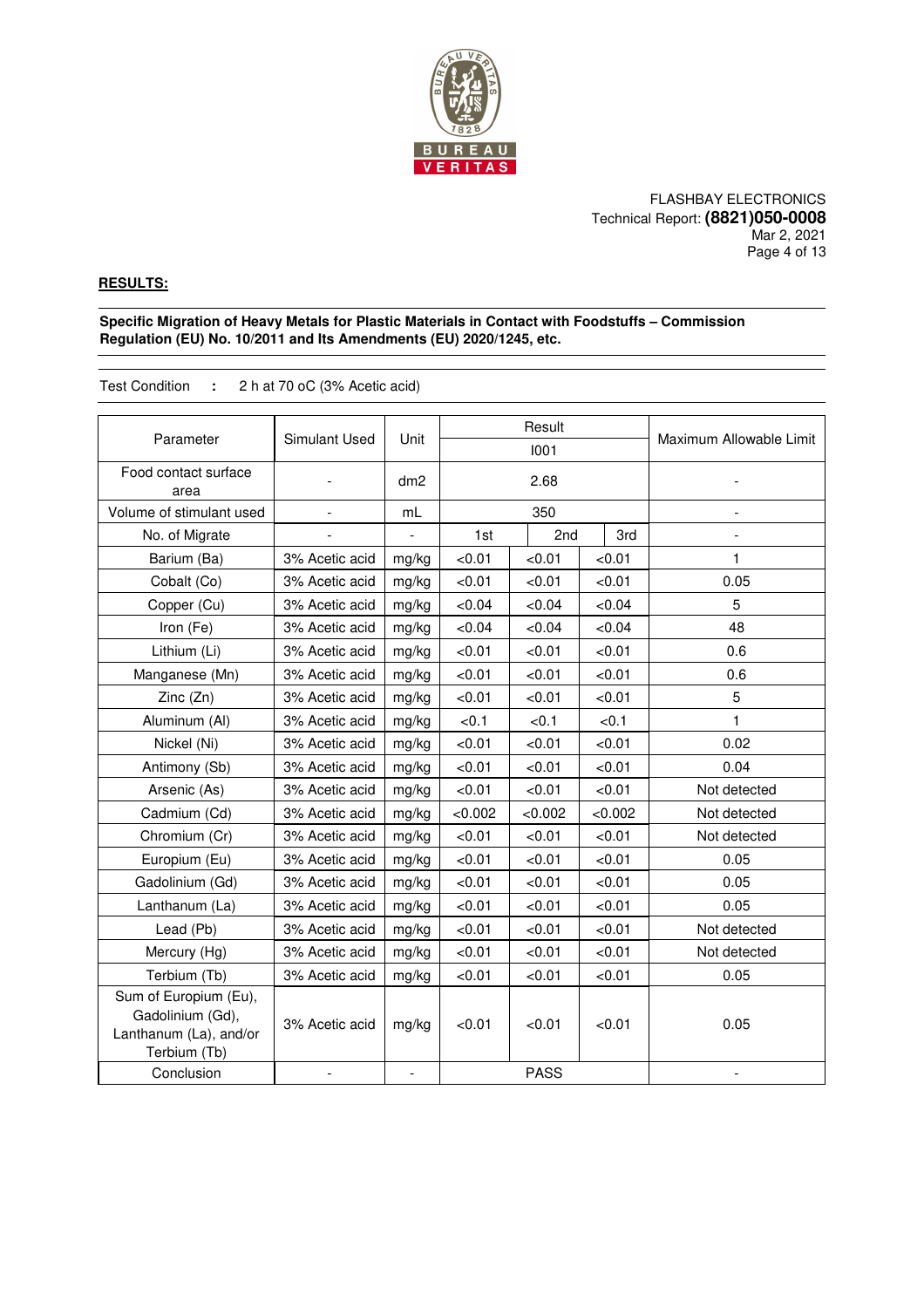

FLASHBAY ELECTRONICS Technical Report: **(8821)050-0008** Mar 2, 2021 Page 5 of 13

### **RESULTS:**

Note:  $"=' = less than$ mg/kg = milligram per kilogram

Method: EN 13130-1: 2004 and analysis by Inductively Coupled Argon Plasma Spectrometer (ICP).

- Remark: 1) The migration test is carried out according to EU regulation No. 10/2011 and the corresponding regulatory statutes.
	- 2) For article intended for repeated use, the migration tests are carried out three times on the same test sample.

### **Overall Migration Test for Silicone in Contact with Foodstuffs – Council of Europe, Resolution ResAP(2004)5**

|                           |                 | OM 3: 2 h at 70 oC (50% Ethanol) |                         |                             |
|---------------------------|-----------------|----------------------------------|-------------------------|-----------------------------|
|                           |                 | Result                           | Maximum Allowable Limit | <b>Analytical Tolerance</b> |
| Simulant Used             | Unit            | 1002                             |                         |                             |
| Food contact surface area | dm <sub>2</sub> | 2.12                             | -                       |                             |
| Volume of stimulant used  | mL              | 350                              |                         |                             |
| 3% Acetic acid            | mg/dm2          | $<$ 5                            |                         |                             |
| 50% Ethanol               | mg/dm2          | <5                               | 10                      | +2                          |
| Conclusion                |                 | <b>PASS</b>                      |                         |                             |

Note:  $\leq$ " = less than mg/dm2 = milligram per square decimeter

Test Condition **:** OM 3: 2 h at 70 oC (3% Acetic acid)

Method: EN 1186-1: 2002;

- Remark: 1) The migration test is carried out accpording to EU regulation No. 10/2011 and the corresponding regulatory statutes.
	- 2) For article intended for repeated use, the migration tests are carried out three times on the same test sample and the third test result is shown in result table.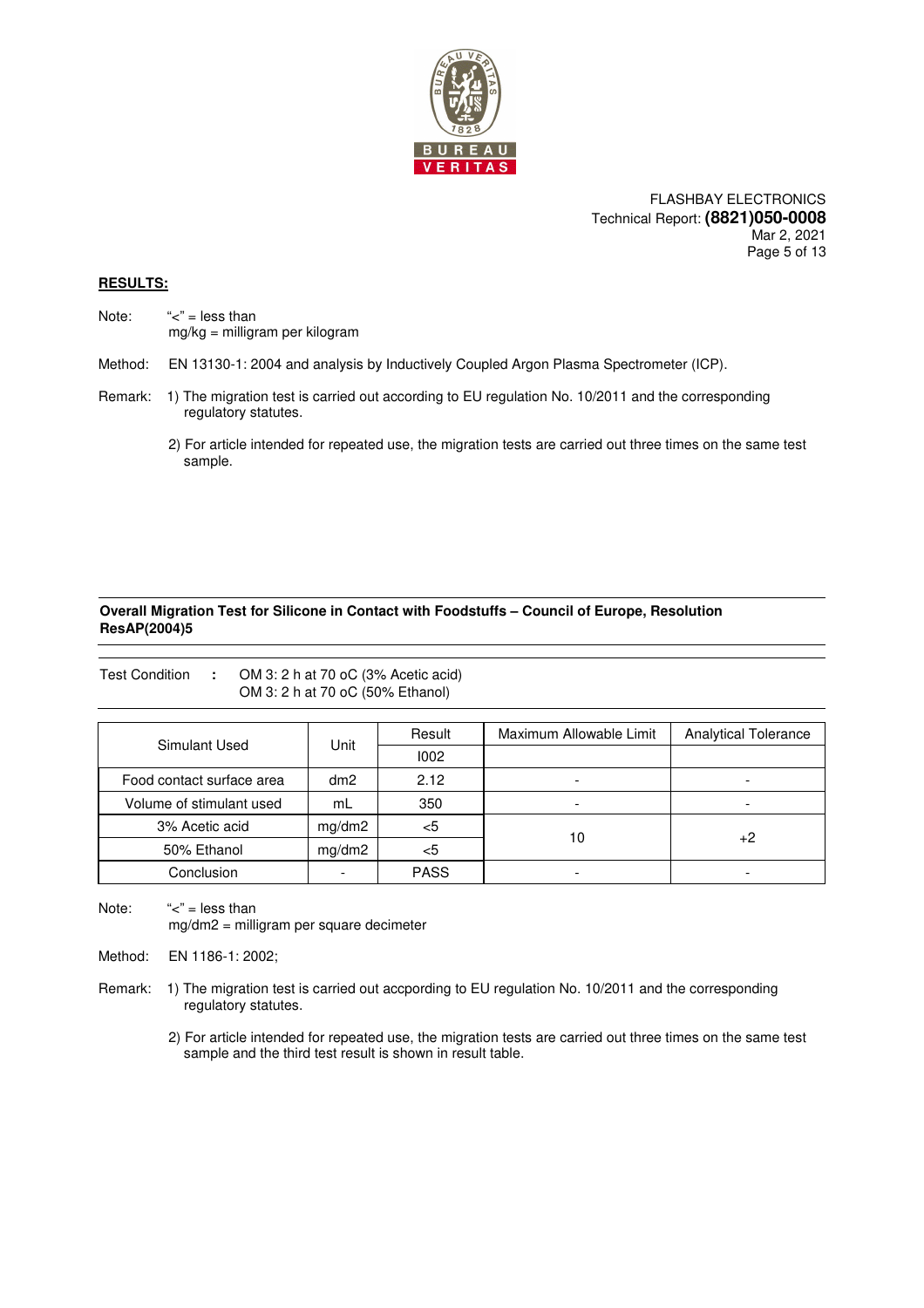

### FLASHBAY ELECTRONICS Technical Report: **(8821)050-0008** Mar 2, 2021 Page 6 of 13

### **RESULTS:**

### **Migration of Heavy Metals Contents for Metal in Contact with Foodstuffs**

Test Condition **:** 0.5 % Citric acid: 70 oC, 2 hr

|                             |                 |                | 1003           |                                   | Seven Times of<br>Maximum Specific |
|-----------------------------|-----------------|----------------|----------------|-----------------------------------|------------------------------------|
| Parameter                   | Unit            | 1st Migrate    | 2nd Migrate    | Sum of<br>1st & 2nd<br>Migrate[b] | Release Limit(s)<br>(SRLs)[a, b]   |
| Filling volume              | cm <sub>3</sub> | 350            | 350            | 350                               |                                    |
| Volume of stimulant<br>used | mL              | 350            | 350            | 350                               |                                    |
| Aluminum (Al)               | mg/kg           | < 0.1          | < 0.1          | < 0.1                             | 35                                 |
| Antimony (Sb)               | mg/kg           | < 0.004        | < 0.004        | < 0.004                           | 0.28                               |
| Chromium (Cr)               | mg/kg           | < 0.1          | < 0.1          | < 0.1                             | 1.75                               |
| Cobalt (Co)                 | mg/kg           | < 0.005        | < 0.005        | < 0.005                           | 0.14                               |
| Copper (Cu)                 | mg/kg           | < 0.5          | < 0.5          | < 0.5                             | 28                                 |
| Iron (Fe)                   | mg/kg           | 5              | 5              | 5                                 | 280                                |
| Magnesium (Mg)              | mg/kg           | < 0.5          | < 0.5          | < 0.5                             |                                    |
| Manganese (Mn)              | mg/kg           | < 0.1          | <0.1           | < 0.1                             | 12.6                               |
| Molybdenum (Mo)             | mg/kg           | < 0.01         | < 0.01         | < 0.01                            | 084                                |
| Nickel (Ni)                 | mg/kg           | < 0.02         | < 0.02         | <0.02                             | 098                                |
| Silver (Ag)                 | mg/kg           | < 0.01         | < 0.01         | < 0.01                            | 0.56                               |
| $T$ in $(Sn)$               | mg/kg           | $<$ 5          | $<$ 5          | $<$ 5                             | 700                                |
| Titanium (Ti)               | mg/kg           | < 0.5          | < 0.5          | < 0.5                             | $\blacksquare$                     |
| Vanadium (V)                | mg/kg           | < 0.002        | < 0.002        | < 0.002                           | 0.07                               |
| Zinc (Zn)                   | mg/kg           | $<$ 1          | $<$ 1          | < 1                               | 35                                 |
| Arsenic (As)                | mg/kg           | < 0.001        | < 0.001        | < 0.001                           | 0.014                              |
| Barium (Ba)                 | mg/kg           | < 0.1          | < 0.1          | < 0.1                             | 8.4                                |
| Beryllium (Be)              | mg/kg           | < 0.001        | < 0.001        | < 0.001                           | 0.07                               |
| Cadmium (Cd)                | mg/kg           | < 0.001        | < 0.001        | < 0.001                           | 0.035                              |
| Lead (Pb)                   | mg/kg           | < 0.002        | < 0.002        | < 0.002                           | 0.07                               |
| Lithium (Li)                | mg/kg           | < 0.01         | < 0.01         | < 0.01                            | 0.336                              |
| Mercury (Hg)                | mg/kg           | < 0.0004       | < 0.0004       | < 0.0004                          | 0.021                              |
| Thallium (TI)               | mg/kg           | < 0.00005      | < 0.00005      | < 0.00005                         | 0.0007                             |
| Conclusion                  | $\frac{1}{2}$   | $\overline{a}$ | $\overline{a}$ | <b>PASS</b>                       | $\overline{a}$                     |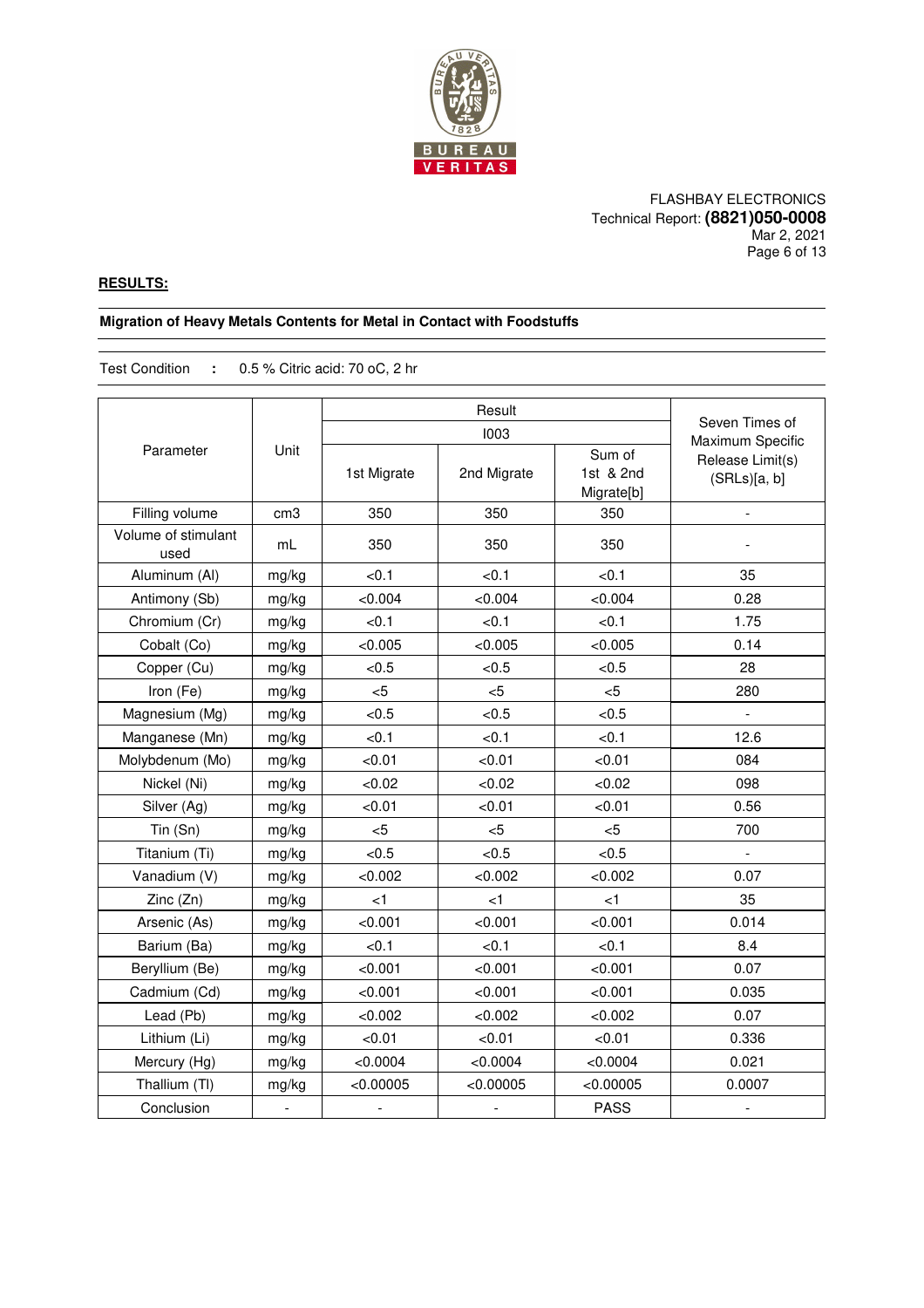

### FLASHBAY ELECTRONICS Technical Report: **(8821)050-0008** Mar 2, 2021 Page 7 of 13

# **RESULTS:**

|                             |                 | Result      |                                             |  |
|-----------------------------|-----------------|-------------|---------------------------------------------|--|
| Parameter                   | Unit            | 1003        | Maximum Specific Release Limit(s) (SRLs)[a] |  |
|                             |                 | 3rd Migrate |                                             |  |
| Filling volume              | cm <sub>3</sub> | 350         | $\overline{a}$                              |  |
| Volume of stimulant<br>used | mL              | 350         |                                             |  |
| Aluminum (Al)               | mg/kg           | < 0.1       | 5                                           |  |
| Antimony (Sb)               | mg/kg           | <0.004      | 0.04                                        |  |
| Chromium (Cr)               | mg/kg           | <0.1        | 0.250                                       |  |
| Cobalt (Co)                 | mg/kg           | < 0.005     | 0.02                                        |  |
| Copper (Cu)                 | mg/kg           | < 0.5       | $\overline{4}$                              |  |
| Iron (Fe)                   | mg/kg           | $5$         | 40                                          |  |
| Magnesium (Mg)              | mg/kg           | < 0.5       | $\overline{a}$                              |  |
| Manganese (Mn)              | mg/kg           | < 0.1       | 1.8                                         |  |
| Molybdenum (Mo)             | mg/kg           | < 0.01      | 0.12                                        |  |
| Nickel (Ni)                 | mg/kg           | <0.02       | 0.14                                        |  |
| Silver (Ag)                 | mg/kg           | < 0.01      | 0.08                                        |  |
| Tin (Sn)                    | mg/kg           | < 5         | 100                                         |  |
| Titanium (Ti)               | mg/kg           | < 0.5       | $\overline{a}$                              |  |
| Vanadium (V)                | mg/kg           | < 0.002     | 0.01                                        |  |
| Zinc (Zn)                   | mg/kg           | < 1         | 5                                           |  |
| Arsenic (As)                | mg/kg           | < 0.001     | 0.002                                       |  |
| Barium (Ba)                 | mg/kg           | < 0.1       | 1.2                                         |  |
| Beryllium (Be)              | mg/kg           | < 0.001     | 0.01                                        |  |
| Cadmium (Cd)                | mg/kg           | < 0.001     | 0.005                                       |  |
| Lead (Pb)                   | mg/kg           | < 0.002     | 0.010                                       |  |
| Lithium (Li)                | mg/kg           | < 0.01      | 0.048                                       |  |
| Mercury (Hg)                | mg/kg           | < 0.0004    | 0.003                                       |  |
| Thallium (TI)               | mg/kg           | < 0.00005   | 0.0001                                      |  |
| Conclusion                  |                 | <b>PASS</b> | $\qquad \qquad \blacksquare$                |  |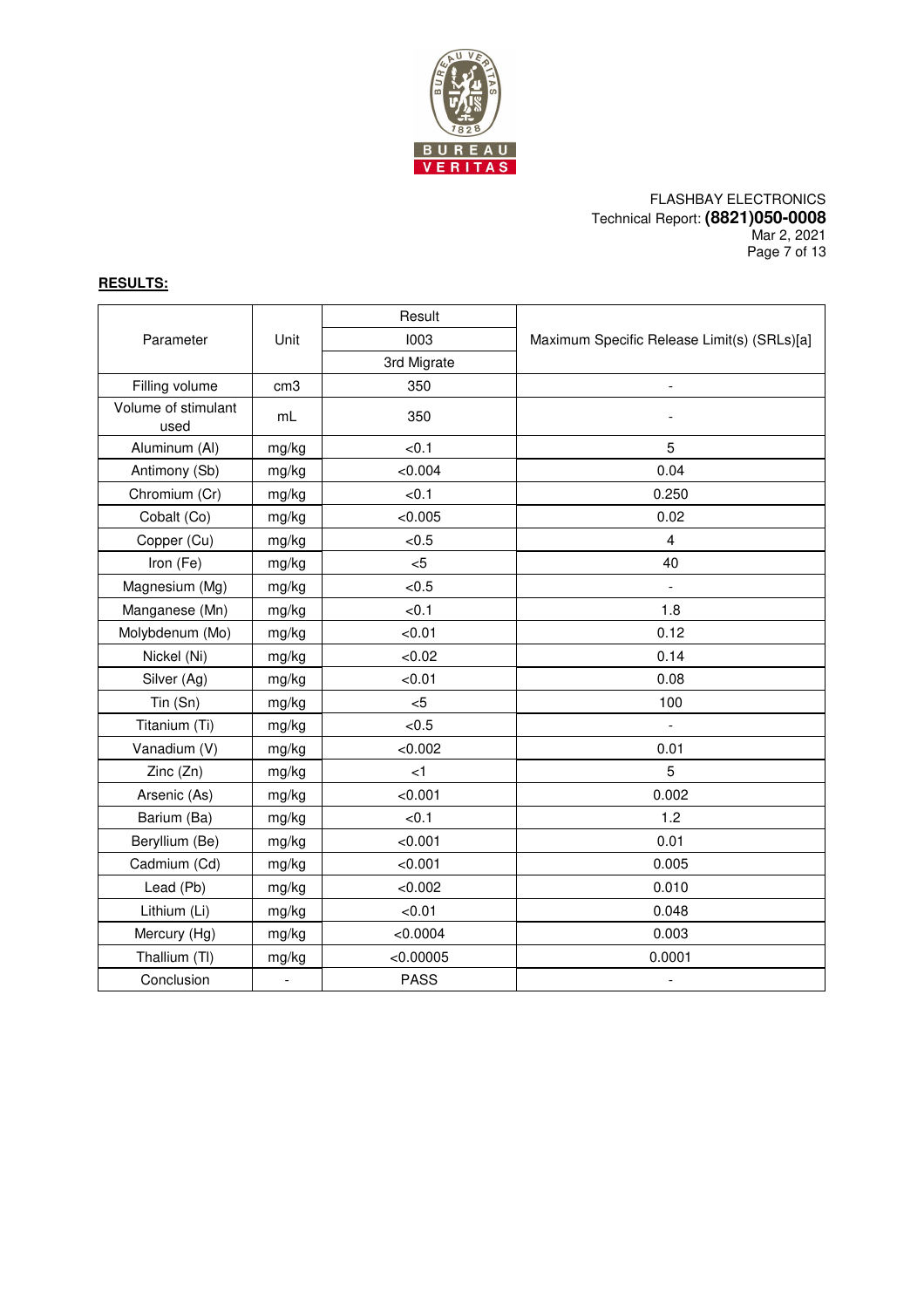

### FLASHBAY ELECTRONICS Technical Report: **(8821)050-0008** Mar 2, 2021 Page 8 of 13

### **RESULTS:**

### **Migration of Heavy Metals Contents for Metal in Contact with Foodstuffs**

Test Condition **:** Artificial tap water: 70 oC, 2 hrs

|                             |                 |                          | Seven Times of |                                   |                                  |
|-----------------------------|-----------------|--------------------------|----------------|-----------------------------------|----------------------------------|
|                             |                 |                          | 1003           |                                   | Maximum Specific                 |
| Parameter                   | Unit            | 1st Migrate              | 2nd Migrate    | Sum of<br>1st & 2nd<br>Migrate[b] | Release Limit(s)<br>(SRLs)[a, b] |
| Filling volume              | cm <sub>3</sub> | 350                      | 350            | 350                               |                                  |
| Volume of stimulant<br>used | mL              | 350                      | 350            | 350                               |                                  |
| Aluminum (Al)               | mg/kg           | < 0.1                    | < 0.1          | < 0.1                             | 35                               |
| Antimony (Sb)               | mg/kg           | < 0.004                  | < 0.004        | < 0.004                           | 0.28                             |
| Chromium (Cr)               | mg/kg           | < 0.1                    | < 0.1          | < 0.1                             | 1.75                             |
| Cobalt (Co)                 | mg/kg           | < 0.005                  | < 0.005        | < 0.005                           | 0.14                             |
| Copper (Cu)                 | mg/kg           | < 0.5                    | < 0.5          | < 0.5                             | 28                               |
| Iron (Fe)                   | mg/kg           | $<$ 5                    | $<$ 5          | $<$ 5                             | 280                              |
| Magnesium (Mg)              | mg/kg           | < 0.5                    | < 0.5          | < 0.5                             | $\blacksquare$                   |
| Manganese (Mn)              | mg/kg           | < 0.1                    | < 0.1          | < 0.1                             | 12.6                             |
| Molybdenum (Mo)             | mg/kg           | < 0.01                   | < 0.01         | < 0.01                            | 084                              |
| Nickel (Ni)                 | mg/kg           | <0.02                    | <0.02          | <0.02                             | 098                              |
| Silver (Ag)                 | mg/kg           | < 0.01                   | < 0.01         | < 0.01                            | 0.56                             |
| Tin (Sn)                    | mg/kg           | < 5                      | < 5            | $<$ 5                             | 700                              |
| Titanium (Ti)               | mg/kg           | < 0.5                    | < 0.5          | < 0.5                             | $\overline{a}$                   |
| Vanadium (V)                | mg/kg           | < 0.002                  | < 0.002        | < 0.002                           | 0.07                             |
| Zinc (Zn)                   | mg/kg           | $\leq$ 1                 | $\leq$ 1       | < 1                               | 35                               |
| Arsenic (As)                | mg/kg           | < 0.001                  | < 0.001        | < 0.001                           | 0.014                            |
| Barium (Ba)                 | mg/kg           | < 0.1                    | < 0.1          | < 0.1                             | 8.4                              |
| Beryllium (Be)              | mg/kg           | < 0.001                  | < 0.001        | < 0.001                           | 0.07                             |
| Cadmium (Cd)                | mg/kg           | < 0.001                  | < 0.001        | < 0.001                           | 0.035                            |
| Lead (Pb)                   | mg/kg           | < 0.002                  | < 0.002        | < 0.002                           | 0.07                             |
| Lithium (Li)                | mg/kg           | < 0.01                   | < 0.01         | < 0.01                            | 0.336                            |
| Mercury (Hg)                | mg/kg           | < 0.0004                 | < 0.0004       | < 0.0004                          | 0.021                            |
| Thallium (TI)               | mg/kg           | < 0.00005                | < 0.00005      | < 0.00005                         | 0.0007                           |
| Conclusion                  | $\overline{a}$  | $\overline{\phantom{a}}$ | $\overline{a}$ | <b>PASS</b>                       | $\frac{1}{2}$                    |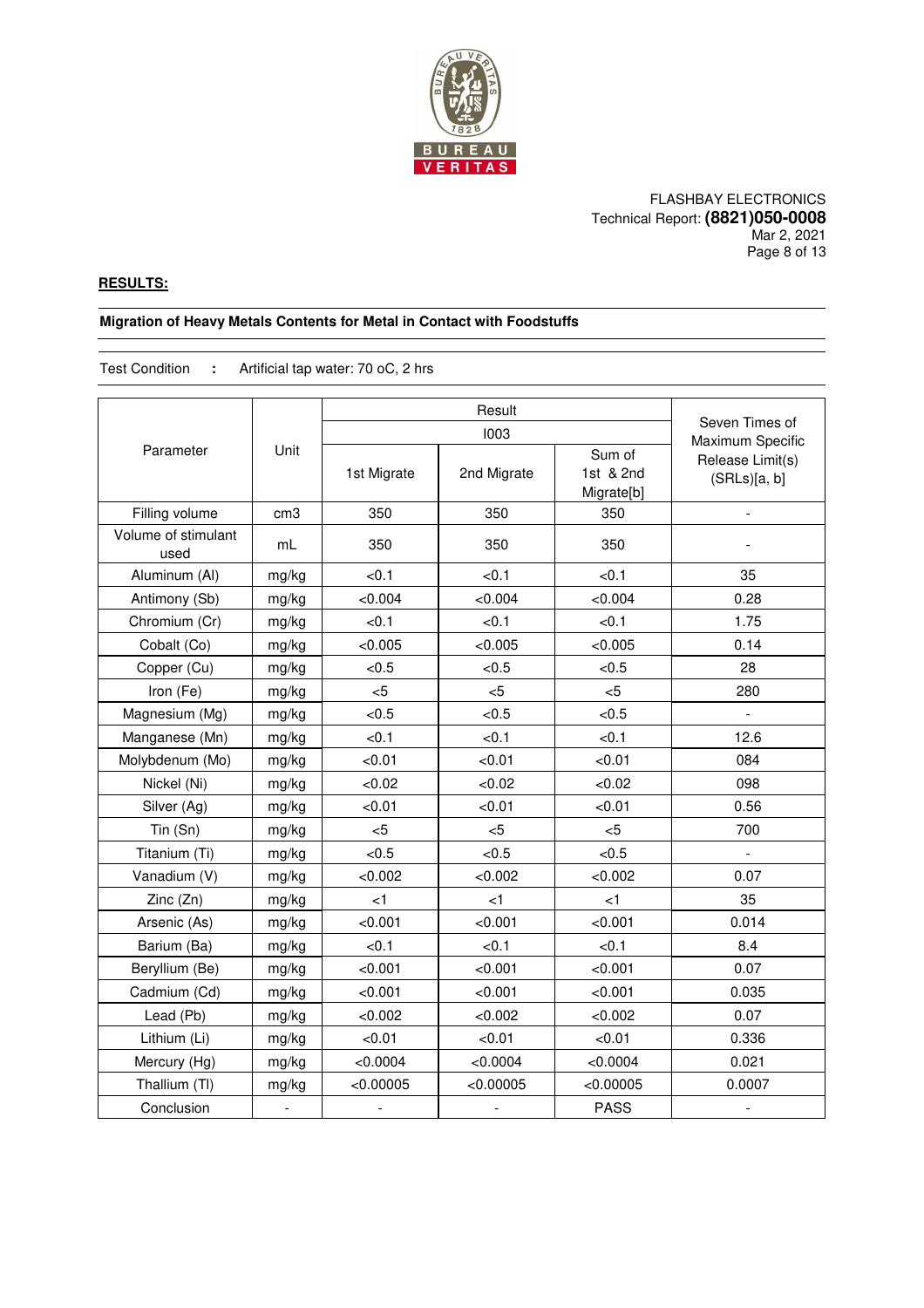

### FLASHBAY ELECTRONICS Technical Report: **(8821)050-0008** Mar 2, 2021 Page 9 of 13

# **RESULTS:**

|                             |                              | Result      |                                             |
|-----------------------------|------------------------------|-------------|---------------------------------------------|
| Parameter                   | Unit                         | 1003        | Maximum Specific Release Limit(s) (SRLs)[a] |
|                             |                              | 3rd Migrate |                                             |
| Filling volume              | cm <sub>3</sub>              | 350         | $\frac{1}{2}$                               |
| Volume of stimulant<br>used | mL                           | 350         |                                             |
| Aluminum (Al)               | mg/kg                        | <0.1        | 5                                           |
| Antimony (Sb)               | mg/kg                        | < 0.004     | 0.04                                        |
| Chromium (Cr)               | mg/kg                        | < 0.1       | 0.250                                       |
| Cobalt (Co)                 | mg/kg                        | < 0.005     | 0.02                                        |
| Copper (Cu)                 | mg/kg                        | < 0.5       | $\overline{4}$                              |
| Iron (Fe)                   | mg/kg                        | < 5         | 40                                          |
| Magnesium (Mg)              | mg/kg                        | < 0.5       | $\overline{a}$                              |
| Manganese (Mn)              | mg/kg                        | < 0.1       | 1.8                                         |
| Molybdenum (Mo)             | mg/kg                        | < 0.01      | 0.12                                        |
| Nickel (Ni)                 | mg/kg                        | < 0.02      | 0.14                                        |
| Silver (Ag)                 | mg/kg                        | < 0.01      | 0.08                                        |
| Tin (Sn)                    | mg/kg                        | < 5         | 100                                         |
| Titanium (Ti)               | mg/kg                        | < 0.5       | $\blacksquare$                              |
| Vanadium (V)                | mg/kg                        | < 0.002     | 0.01                                        |
| Zinc (Zn)                   | mg/kg                        | $<$ 1       | 5                                           |
| Arsenic (As)                | mg/kg                        | < 0.001     | 0.002                                       |
| Barium (Ba)                 | mg/kg                        | < 0.1       | 1.2                                         |
| Beryllium (Be)              | mg/kg                        | < 0.001     | 0.01                                        |
| Cadmium (Cd)                | mg/kg                        | < 0.001     | 0.005                                       |
| Lead (Pb)                   | mg/kg                        | < 0.002     | 0.010                                       |
| Lithium (Li)                | mg/kg                        | < 0.01      | 0.048                                       |
| Mercury (Hg)                | mg/kg                        | < 0.0004    | 0.003                                       |
| Thallium (TI)               | mg/kg                        | < 0.00005   | 0.0001                                      |
| Conclusion                  | $\qquad \qquad \blacksquare$ | <b>PASS</b> | $\overline{\phantom{a}}$                    |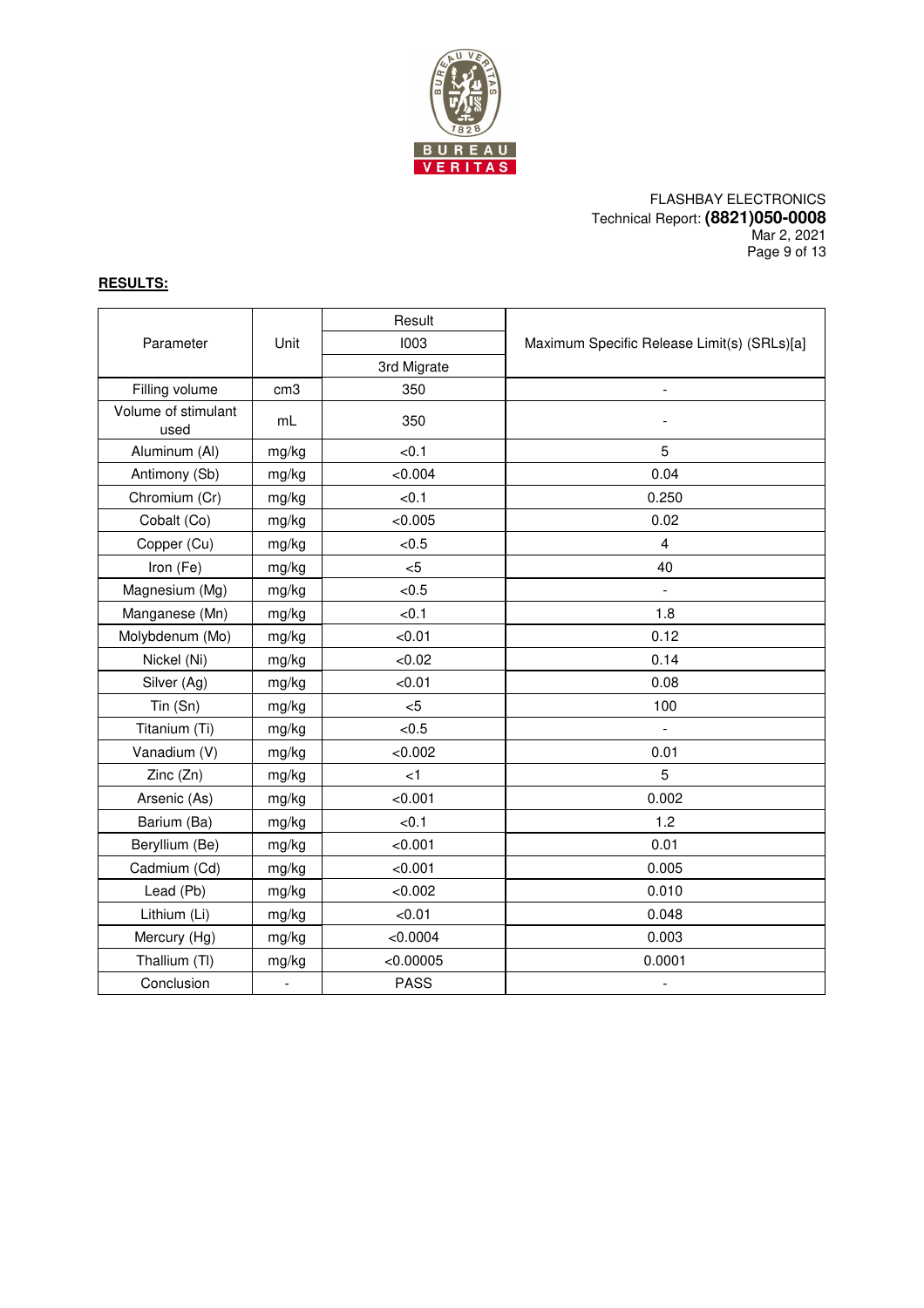

FLASHBAY ELECTRONICS Technical Report: **(8821)050-0008** Mar 2, 2021 Page 10 of 13

### **RESULTS:**

- Note:  $\text{``<''} = \text{less than}$ mg/kg = milligram per kilogram
- Method: With reference to Metals and Alloys used in Food Contact Materials and articles A Practical Guide to Manufacturers and Regulators (2013 1st Edition) published by European Directorate for the Quality of Medicines and HealthCare (EDQM), Chapter 3.
- Remark: 1) [a] denotes as this (these) maximum specific release limit(s) was (were) referenced from Metals and Alloys used in Food Contact Materials and articles - A Practical Guide to Manufacturers and Regulators (2013 1st Edition) published by European Directorate for the Quality of Medicines and HealthCare (EDQM), Chapter 1, Article 4, Tables 1 and 2.
	- 2) Appropriate test condition(s) was (were) selected according to Guidelines on Testing Conditions for Articles in Contact with Foodstuffs (With a Focus on Kitchenware) (2009 1st Edition) published by European Commission Joint Research Center (JRC).
	- 3) Artificial tap water was prepared according to German Standard DIN 10531: 2011-06.
	- 4) [b] denotes as the sum of the results of the first and second migrates should not be exceed seven times the SRL.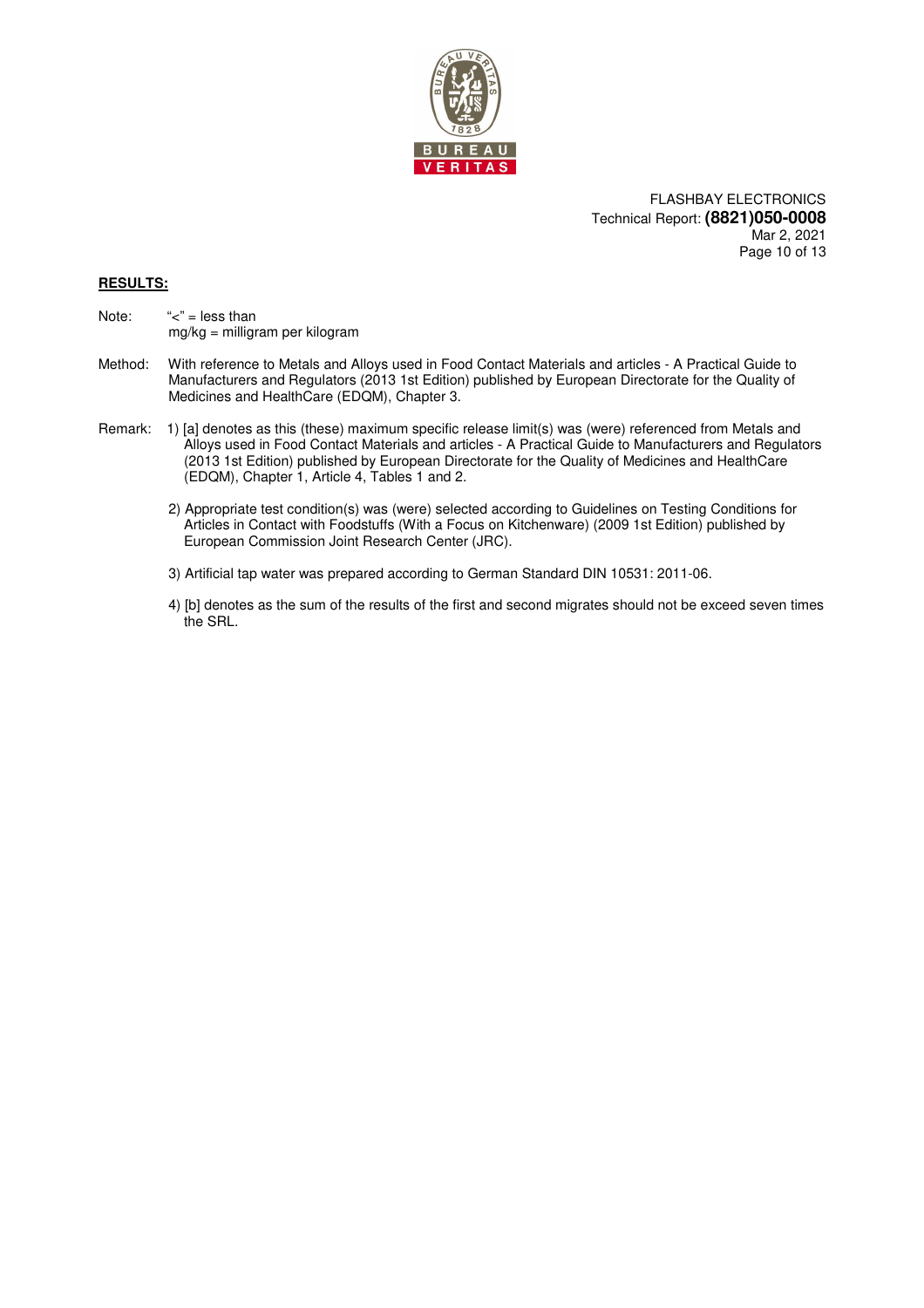

#### FLASHBAY ELECTRONICS Technical Report: **(8821)050-0008** Mar 2, 2021 Page 11 of 13

### **RESULTS:**

### **Closures with Sealing Gaskets for Food Containers – U.S. FDA 21 CFR 177.1210**

### Test Method **:** U.S. FDA 21 CFR 177.1210

Condition of use: C) Hot filled or pasteurized above 150°F

Extracting condition: Distilled Water (Fill boiling, cool to 100 °F) n-Heptane (120 $\degree$ F, 15 min.)

|                                      | Unit                     | Result      | Limit                    |  |
|--------------------------------------|--------------------------|-------------|--------------------------|--|
| Parameter                            |                          | 1002        |                          |  |
| Net Chloroform - Soluble Extractives |                          |             |                          |  |
| (i) Distilled Water                  | ppm                      | < 10        | $\leq 50$                |  |
| (ii) n-Heptane                       | ppm                      | $<$ 10      | $\leq 250$               |  |
| Conclusion                           | $\overline{\phantom{a}}$ | <b>PASS</b> | $\overline{\phantom{0}}$ |  |

#### Note / key:

ppm = parts per million

" $lt$ " = less than

"≤" = less than or equal to

### Remark:

Maximum extractives tolerances of different types of closure-sealing gasket composition

|                                                                      | Maximum Extractives Tolerances (in ppm) |             |                   |
|----------------------------------------------------------------------|-----------------------------------------|-------------|-------------------|
| Type of closure-sealing gasket composition                           | Chloroform                              | Chloroform  | Chloroform        |
|                                                                      | fraction of                             | fraction of | fraction of       |
|                                                                      | water                                   | heptane     | alcohol           |
|                                                                      | extractives                             | extractives | extractives       |
| 1. Plasticized polymers, including unvulcanized or vulcanized or     |                                         |             |                   |
| otherwise cured natural and synthetic rubber formed in place as      | 50                                      | 500         | 50                |
| overall discs or annular rings from a hot melt, solution, plastisol, |                                         |             |                   |
| organisol, mechanical dispersion, or latex                           |                                         |             |                   |
| 2. Performed overall discs or annular rings of plasticized           | 50                                      | 250         | 50                |
| polymers, including unvulcanized natural or synthetic rubber         |                                         |             |                   |
| 3. Performed overall discs or annular rings of vulcanized            | 50                                      | 50          | 50                |
| plasticized polymers, including natural or synthetic rubber          |                                         |             |                   |
| 4. Performed overall discs or annular rings of polymeric or          |                                         |             |                   |
| resinous-coated paper, paperboard, plastic, or metal foil            | 50                                      | 250         | 50                |
| substrates                                                           |                                         |             |                   |
| 5. Closures with sealing gaskets or sealing compositions as          | <b>Not</b>                              | Not         | Not<br>applicable |
| described in 1,2, 3and 4, and including paper, paperboard, and       | applicable                              | applicable  |                   |
| glassine used for dry foods only                                     |                                         |             |                   |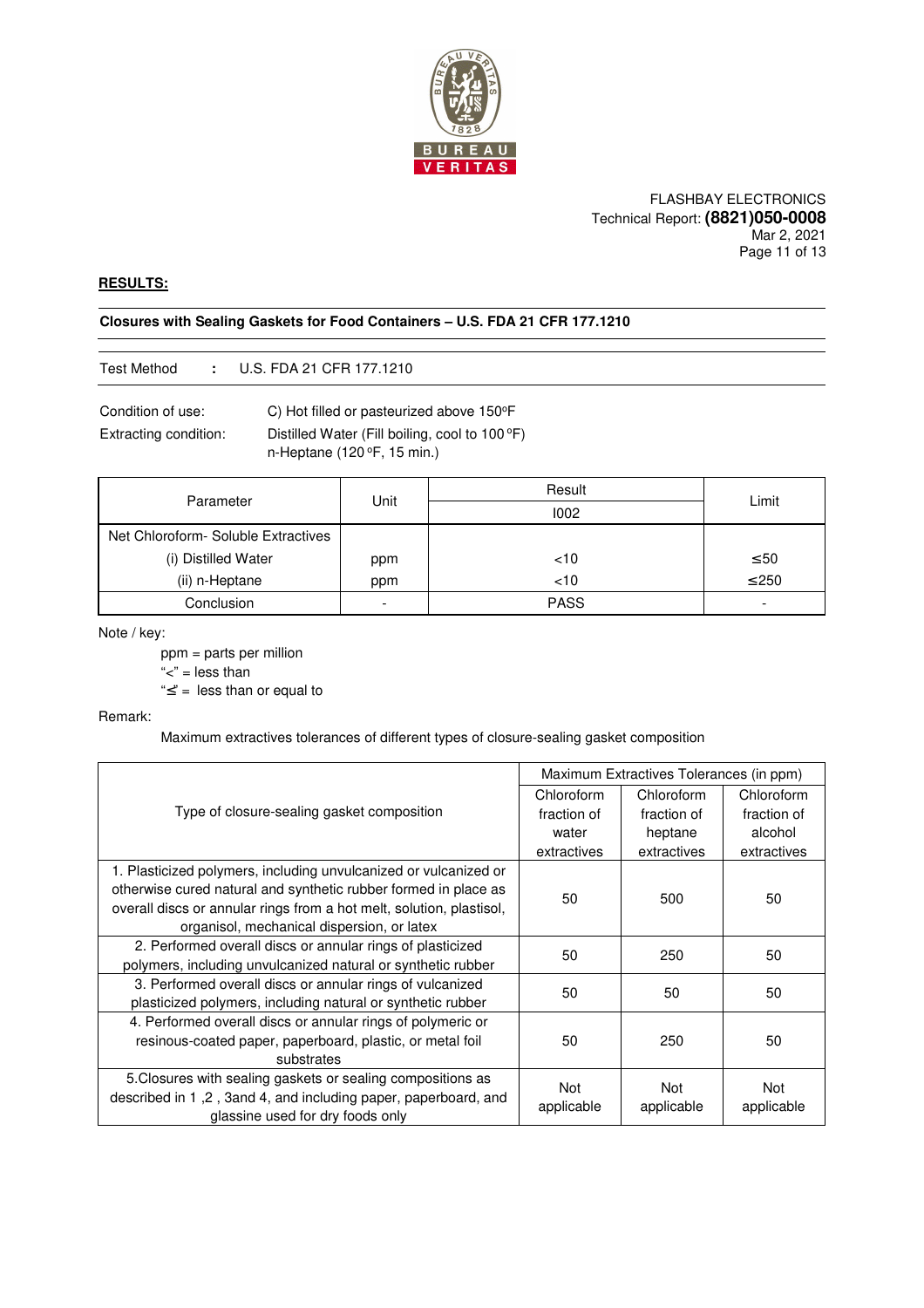

FLASHBAY ELECTRONICS Technical Report: **(8821)050-0008** Mar 2, 2021 Page 12 of 13

## **RESULTS:**

### **FDA / GRAS Evaluation ^**

Test Item I003: Silvery metal of cup

Result: The sample I003 was identified as AISI 304.

Conclusion: The result for this sample is considered as FDA/GRAS

Method: Sample was analyzed by Spark Spectrometer.

| <b>Arc Spectrometer Data Sheet</b> |                     |              |  |
|------------------------------------|---------------------|--------------|--|
| <b>AISI 304 FDA/GRAS</b>           |                     |              |  |
| <b>ELEMENTS</b>                    | <b>REQUIRED (%)</b> | RECORDED (%) |  |
|                                    |                     | 1003         |  |
| C                                  | $0.08$ max          | 0.064        |  |
| Si                                 | 1.0 <sub>max</sub>  | 0.40         |  |
| Mn                                 | 2.0 <sub>max</sub>  | 1.17         |  |
| P                                  | $0.045$ max         | 0.041        |  |
| $\mathbf S$                        | $0.03$ max          | 0.016        |  |
| Cr                                 | 18.0-20.0           | 18.48        |  |
| Ni                                 | $8.0 - 10.5$        | 8.05         |  |
| Mo                                 |                     | 0.055        |  |
| Cu                                 |                     | 0.094        |  |

Remark:

"^"The above result was performed at Bureau Veritas (Shenzhen) laboratory.